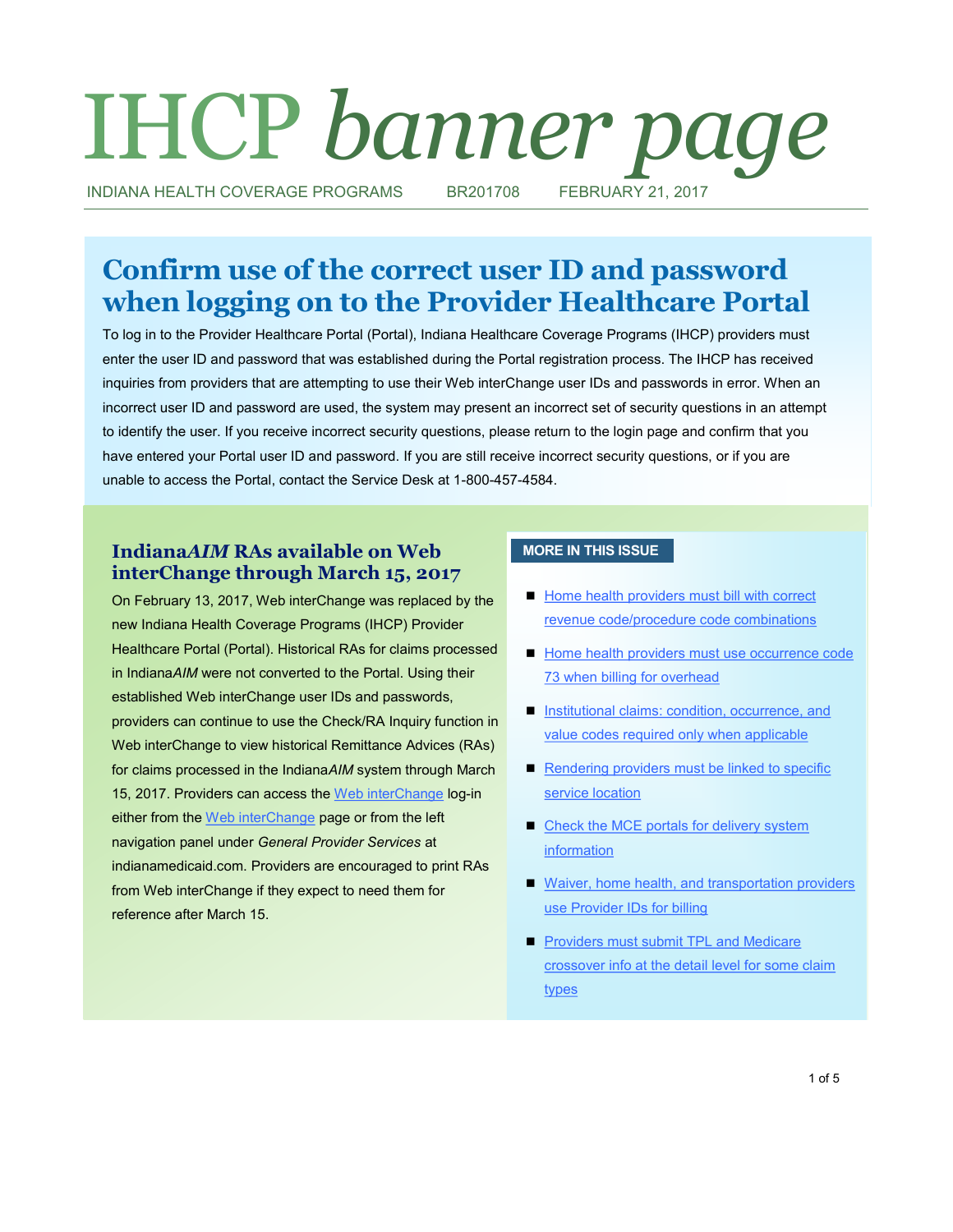#### <span id="page-1-0"></span>**IHCP reminds home health providers to bill claims with appropriate revenue code/procedure code combinations**

The Indiana Health Coverage Programs (IHCP) reminds providers to use appropriate revenue code/procedure code combinations when billing for home health services. The acceptable revenue codes for home health services are shown in Table 1. Failure to bill home health procedure codes with the correct revenue codes may result in claim denials.

| <b>Revenue Code</b> | <b>Procedure Code</b>        | <b>Revenue Code</b> | <b>Procedure Code</b> |
|---------------------|------------------------------|---------------------|-----------------------|
| 420                 | G0151                        | 440                 | G0153                 |
| 421                 | G0151                        | 441                 | G0153                 |
| 422                 | G0151                        | 442                 | G0153                 |
| 423                 | G0151                        | 443                 | G0153                 |
| 424                 | 97001**, 97161, 97162, 97163 | 444                 | 92521-92524           |
| 429                 | G0151                        | 449                 | G0153                 |
| 430                 | G0152                        | 552                 | 99600 TD              |
| 431                 | G0152                        | 552                 | 99600 TE              |
| 432                 | G0152                        | 559                 | S9349*                |
| 433                 | G0152                        | 559                 | 99601, 99602          |
| 434                 | 97003**, 97165, 97166, 97167 | 572                 | 99600                 |
| 439                 | G0152                        |                     |                       |

*Table 1 – Acceptable revenue codes for home health services*

*\*S9349 is not a covered code effective March 16, 2016 \*\*97001 and 97003 were end-dated December 31, 2016*

#### **Home health providers must use occurrence code 73 when billing for overhead payments**

Indiana Health Coverage Programs (IHCP) *Provider Bulletins [BT201669](http://provider.indianamedicaid.com/ihcp/Bulletins/BT201669.pdf)* and *[BT201693](http://provider.indianamedicaid.com/ihcp/Bulletins/BT201693.pdf)* advised home health providers that they must bill occurrence code 73 for home health overhead payments for dates of service (DOS) on or after February 13, 2017. The previous occurrence code of 61 will not be valid for DOS after *Core*MMIS implementation. Claims submitted with occurrence code 61 for DOS on or after February 13, 2017, will deny with explanation of benefits (EOB) 551 – *An overhead amount did not appear on the claim*. Providers will need to edit the claim to correct the occurrence code and resubmit the claim for processing. *continued*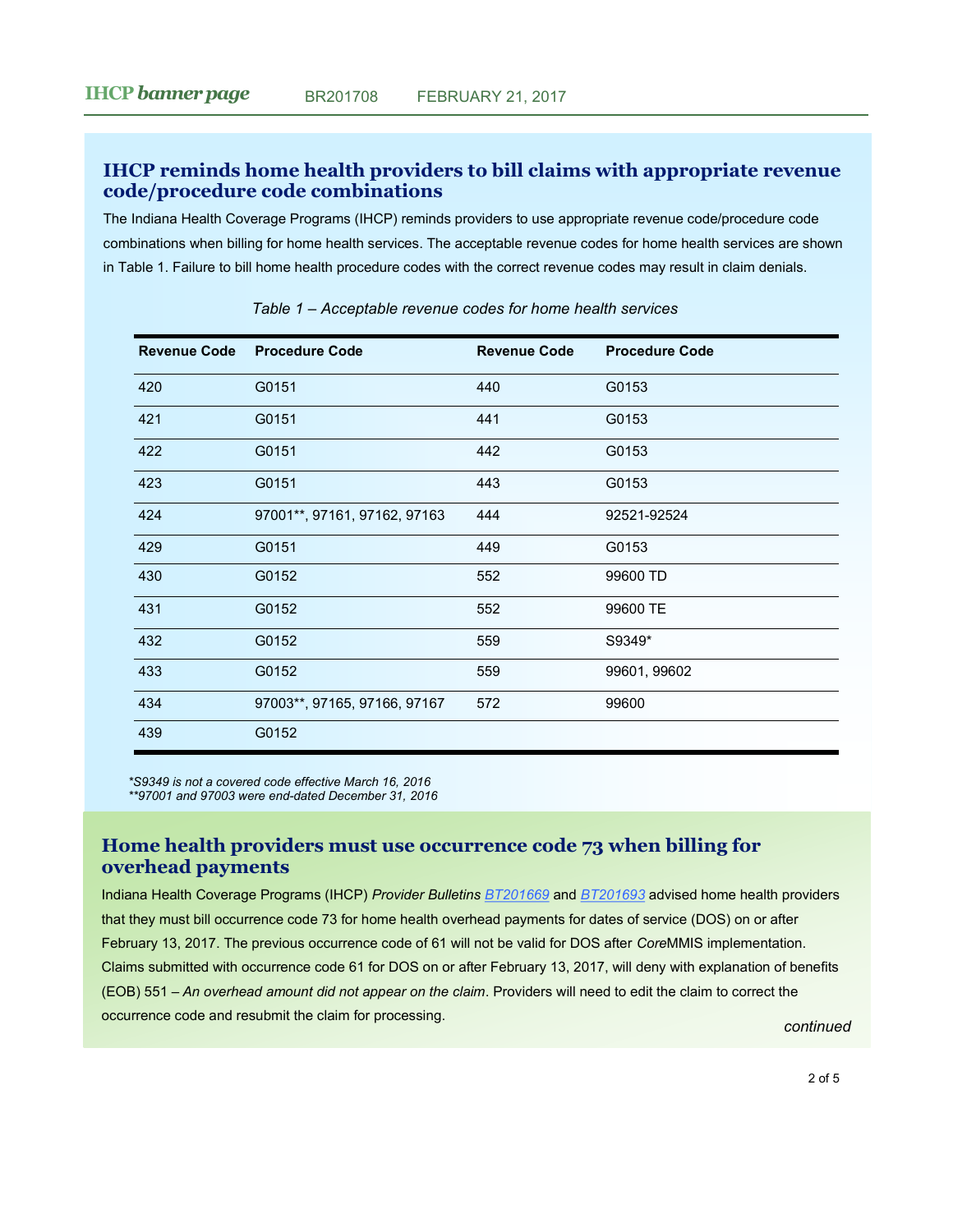<span id="page-2-0"></span>*NOTE:* Home health claims processed from February 13, 2017, through February 16, 2017, that accurately included occurrence code 61 – based on a DOS on or before February 13, 2017 – may have, in error, included both EOB 0551 along with EOB 9009 – *Details includes overhead fee.* Presence of EOB 9009 ensures that the overhead was applied to the claim correctly, regardless of EOB 0551 also appearing. This inconsistency has been corrected, and providers should no longer see EOB 0551 unless there is no overhead billed or the wrong occurrence code is used.

#### **Institutional claims: condition codes, occurrence codes and value codes "required" only when applicable**

Institutional claims in the Provider Healthcare Portal (Portal) show an asterisk next to the Condition Codes, Occurrence Codes, and Value Codes fields. The asterisk denotes that the field is a required field. Providers should be aware that these fields are not required in every instance. An entry in these fields is required only *if the fields are applicable to the specific claim or type of claim being submitted.* 

As announced in *Core*MMIS *Bulletin [BT201667](http://provider.indianamedicaid.com/ihcp/Bulletins/BT201667.pdf)*, *Core*MMIS uses Health Insurance Portability and Accountability Act (HIPAA)-compliant coding per national coding sources in its processing logic – including HIPAA-compliant condition codes, occurrence codes, and value codes. Providers should ensure they are using HIPAA-compliant values when billing the IHCP for claims processing in *Core*MMIS. **Note that an exception exists for occurrence codes billed on claims with dates of service before** *Core***MMIS implementation. Providers must follow previous IHCP billing guidance regarding occurrence codes on claims for DOS on or before February 13, 2017.**

Information on when condition, occurrence, and value codes are required on claims for various provider types are found in the provider reference modules for inpatient, outpatient, long term care, home health, and hospice services. Changes in billing guidance for some provider types related to the use of these codes with *Core*MMIS implementation were announced in *Core*MMIS *Bulletin [BT201669](http://provider.indianamedicaid.com/ihcp/Bulletins/BT201669.pdf)*.

#### **Rendering providers must be linked to the specific service location for a claim to adjudicate correctly in** *Core***MMIS**

As announced in Indiana Health Coverage Programs (IHCP) *Provider Bulletin [BT201671](http://provider.indianamedicaid.com/ihcp/Bulletins/BT201671.pdf)*, IHCP policy requires that rendering providers be linked to the specific locations where they render services for a group practice. Further, a rendering provider's services may not be billed for a service location to which he or she is not linked. Indiana*AIM*  processing rules did not edit for a specific service location linkage when processing claims; rather, the system simply verified that the rendering provider was linked to any service location for a particular group provider. In *Core*MMIS, claims billed for services performed by a rendering provider not linked to the specific service location on the claim will deny. Group providers should review their provider profiles to ensure each group location has the correct rendering providers linked with accurate effective and end-dates.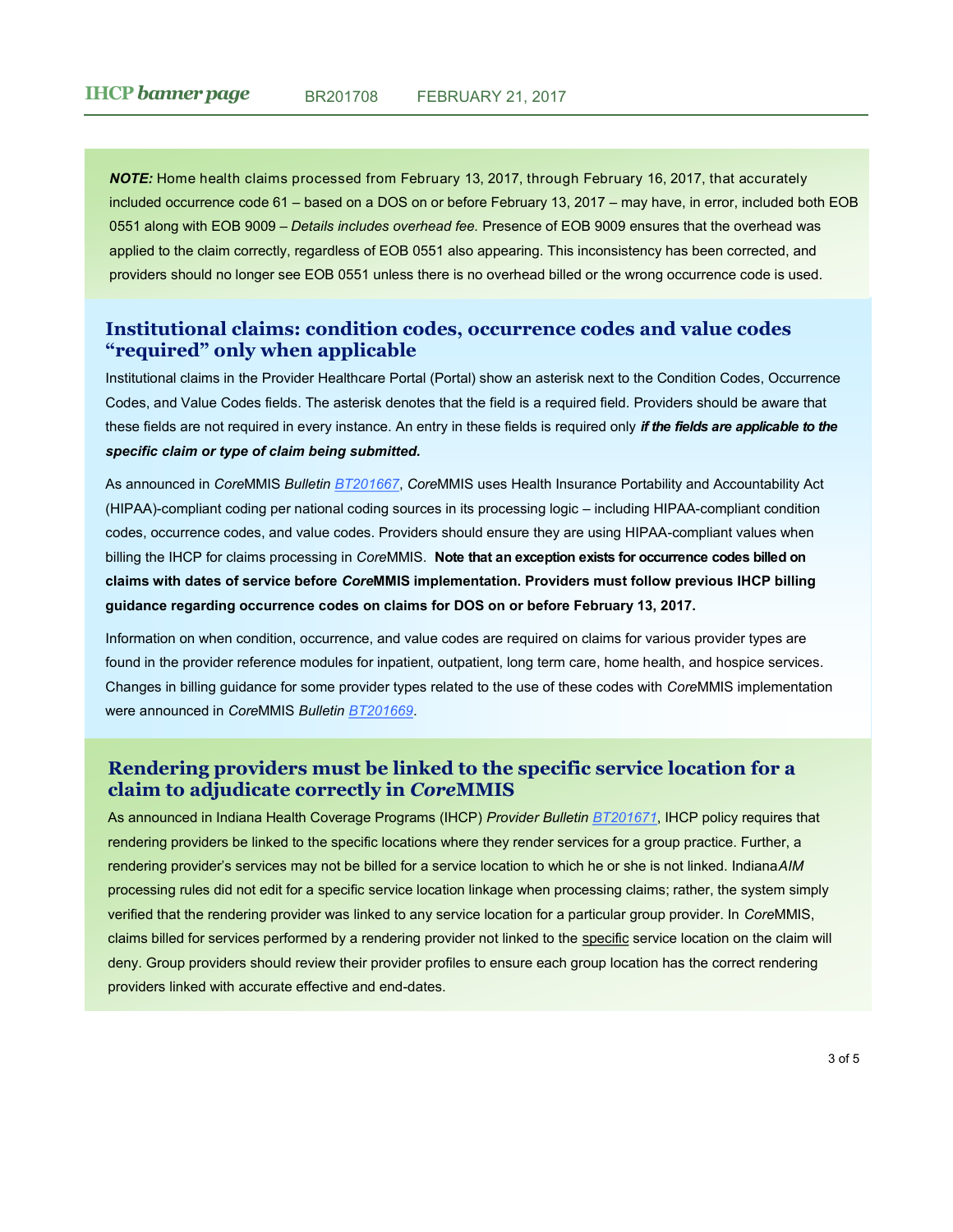#### <span id="page-3-0"></span>**IHCP reminds providers to check the MCE portals for delivery system information**

On a member eligibility response, the Provider Healthcare Portal (Portal) lists managed care entity (MCE) name and contact information, and the primary medical provider (PMP) name and contact information. The Portal does *not* list MCE delivery system information. This information can be found on the portal of the MCE with which the member is enrolled.

### **Waiver, home health, and transportation providers use Provider IDs for billing purposes**

With the new Core Medicaid Management Information System (*Core*MMIS), atypical providers who do not have a National Provider Identifier (NPI) must use their Provider ID (formerly known as a Legacy Provider ID plus the service location code) when submitting claims on the Provider Healthcare Portal (Portal). The Provider ID number must be entered in the Rendering Provider ID field. In addition, **Provider ID** must be selected from the drop-down menu in the ID Type field. See Figure 1.

| 畫 | <b>From Date</b>                           | <b>Place of Service</b><br><b>To Date</b> |   |                      | <b>Procedure Code</b>                   |                     | <b>Charge Amount</b>      | <b>Units</b> | <b>Action</b>  |
|---|--------------------------------------------|-------------------------------------------|---|----------------------|-----------------------------------------|---------------------|---------------------------|--------------|----------------|
|   | $\Box$ Click to collapse.                  |                                           |   |                      |                                         |                     |                           |              |                |
|   | *From Date o                               |                                           | 圓 | To Date <sub>O</sub> | *Place of Service<br>圓                  |                     |                           |              | ۰              |
|   | *Procedure<br>Code e<br><b>Modifiers o</b> |                                           |   |                      |                                         | *Diagnosis Pointers | $\blacktriangledown$<br>▼ | ▼            |                |
|   | Charge Amount \$0.00                       |                                           |   | *Units               | *Unit Type Unit<br>$\blacktriangledown$ | <b>EPSDT</b><br>ान  | <b>Family Plan</b>        | EMG<br>桐     | $\blacksquare$ |
|   | Rendering<br>Provider ID                   |                                           |   | ID Type              | <b>Rendering Taxonomy</b>               |                     |                           |              |                |
|   | ----------------<br>Control#               |                                           |   |                      |                                         |                     |                           |              |                |
|   | <b>NDC for Service Detail</b>              |                                           |   |                      |                                         |                     |                           |              | E              |
|   | <b>Note for Service Detail</b>             |                                           |   |                      |                                         |                     |                           |              | E              |

*Figure 1: Screen shot of the "Rendering Provider ID" and "ID Type" fields in the Portal*